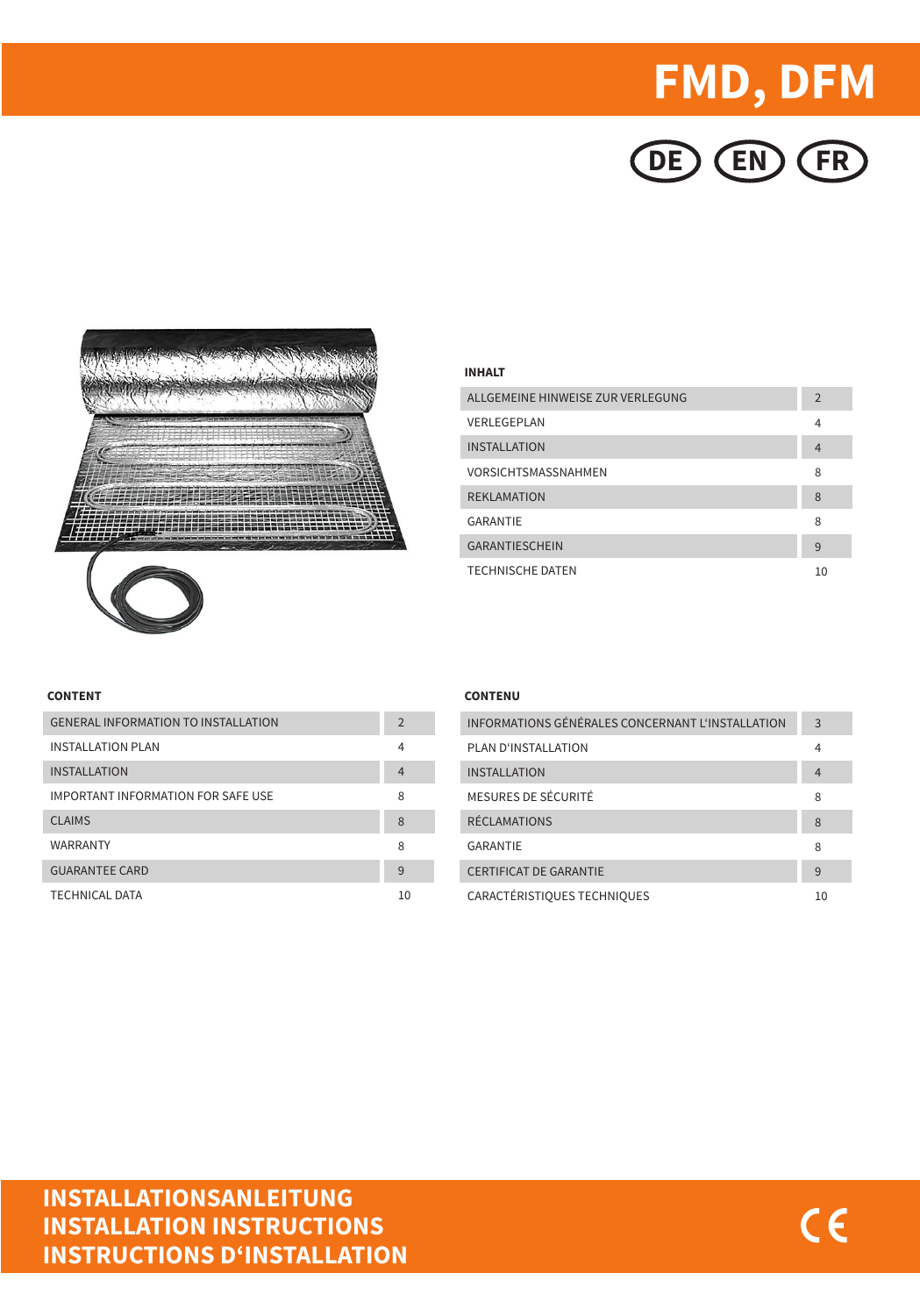# **ALLGEMEINE HINWEISE ZUR VERLEGUNG**

- Die Heizmatte niemals in aufgerolltem Zustand in Betrieb nehmen oder an das Netz anschließen.
- Bei der Verlegung dürfen nur die Kaltleiteranschlussleitungen gekürzt oder verlängert werden.
- Die Heizleitungen selbst dürfen weder direkt an das Netz angeschlossen noch gekürzt werden.
- In der Zuleitung ist eine Sicherung mit einer Kontaktöffnung von mind. 3 mm zu installieren.
- Die Heizmatte immer nur parallel und nicht in Reihe verdrahten.
- Die Schutzumflechtung der Anschlussleitung ist an die Erdungsmaßnahme (PE-Leiter) anzuschließen.
- Die Installation der Schalterdose im Badezimmer oder in Feuchträumen darf nur außerhalb vom Schutzbereich 2 nach VDE 0100 erfolgen.
- Die Zuleitung vom 230 VAC Netzanschluss (3x1,5 mm²) zur Kaltleitung der Heizmatte erfolgt als feste Verbindung über eine Anschlussdose. Die Installation ist ausschließlich durch eine Elektrofachkraft sorgfältig nach den Regeln DIN-VDE auszuführen.
- Bei parallel angeschlossenen Heizmatten darf der Gesamtstrom nicht höher sein als der Strom, für den der Thermostat ausgelegt ist (siehe Typenschild Thermostat).
- Heizleitungen dürfen nicht gekreuzt oder geknickt werden.
- Biegeradius mind. 30 mm beim Umkehrbogen.
- Die Heizmatte darf nur mit einem Fehlerstromschutzschalter (30 mA) betrieben werden.
- Die Zugbeanspruchung auf die Muffen darf die maximal zulässige Belastung von 120 N nicht überschreiten.
- Eine Überquerung der Heizleitungen über Bewegungs- oder Dehnfugen ist nicht zulässig.
- Die minimale Verlegetemperatur beträgt +5°C.
- Heizleitungen dürfen nicht durch oder hinter Dämm- oder Isolierungsmaterial geführt werden. Ebenso nicht unter Möbeln, Wannen oder Ähnlichem verlegt sein. Ein Wärmestau in diesen Bereichen und Befestigungshilfen (z.B. Nägel, Schrauben) zur Fixierung der Objekte könnten zu einer Beschädigung der Heizmatte bzw. Heizleitungen führen.
- Der Mindestabstand der Heizmatte zur Wand oder zu aufsteigenden Bauteilen (z.B. Badewannen, Duschtassen) muss 5 cm betragen. Der Abstand zu leitfähigen Gebäudeteilen (z.B. Warmwasserleitungen) muss mindestens 3 cm betragen. Um bei der Positionierung der Möbel flexibel zu bleiben, oder in Fällen wo die finale Position der Möbelstücke noch nicht bekannt ist, sollte ein Abstand von 60 cm zur Stellwand freigehalten werden.
- Vor und nach der Verlegung müssen der Isolationswiderstand und der Widerstandswert gemessen werden.
- Der Anschluss der Heizmatte darf nur von einem berechtigten Fachmann, unter Beachtung gültiger, aktueller VDE Bestimmungen erfolgen z.B. VDE 0700 Teil 753 und VDE 0100 Teil 701.
- Es muss geprüft werden, ob die vorhandene Wärmedämmung im Boden dem Stand der Technik entspricht. Somit wird ein hoher Energieverbrauch ausgeschlossen.
- Stellen Sie sicher, dass der komplette Boden mit einer widerstandsfähigen und temperaturbeständigen Trittschalldämmung vor der Installation der Heizmatte versehen wird.
- Die Heizmatte darf nicht in Wände oder Decken eingebaut werden.
- Als Lieferant garantieren wir für einwandfreies Material. Für Fehler, die durch unsachgemäße/n Handhabung/Einbau entstehen, übernehmen wir keine Haftung.
- Der Boden, auf dem die Heizeinheit aufgebracht wird, muss eben, sicher, fest und ausreichend belastbar sein. Die Oberfläche muss trocken, sauber und frei von Fett, Staub und scharfen Gegenständen sein.
- Sollte der Unterbau uneben sein, so ist dieser vor der Verlegung der Heizelemente mit einer geeigneten Ausgleichsmasse zu nivellieren, sodass Hohlräume unterhalb der Heizleitung vermieden werden.
- Nehmen Sie die Heizung erst nach der Aushärtung des verarbeiteten Materials, wie Ausgleichsmasse oder Spachtelmasse in Betrieb.
- Es dürfen nur Materialien zur Verarbeitung verwendet werden, die für Fußbodenheizungen geeignet, bzw. von den jeweiligen Herstellern entsprechend zugelassen sind.
- Die komplette Anschlussleitung (Kaltleiter) muss in einem Leerrohr nach DIN EN 61386-1 eingebaut sein.
- Die Fühlerleitung des Thermostats muss in einem separaten Leerrohr nach DIN EN 61386-1 verlegt werden.
- Die Nenngrenztemperatur der Heizmatte beträgt max. 80°C.

### **GENERAL INFORMATION TO INSTALLATION**

- Never electrically connect or turn the heating mats on while coiled.
- Only the heating mat cold lead wires are allowed to be lengthened or shortened during the installation.
- Never electrically connect or shorten the heating wires.
- Always install the electrical underfloor heating mat strictly using an all pole disconnection (e.g. relay, power contacter) with a contact opening of minimum 3 mm.
- Multiple heating mats must be connected parallel in a recessed electrical box.
- Always connect the braided shield or screen to the PE ground conductor.
- Always install the thermostat outside of the protected zone 2, according to VDE 0100.
- Always connect the electrical underfloor heating mat, by means of an electrical box, firmly to the power supply 230 VAC (3x1,5mm²). Electrical installation is only allowed according to DIN-VDE or local regulations and installation by a qualified electrician.
- Never exceed the total amperage of the thermostat (refer to thermostat specifications) by parallel connected heating mats.
- Never cross or fold the heating wires.
- Never bend the heating cables less than 30 mm radius at the turnings.
- Always operate the electrical underfloor heating mat with a ground fault circuit breaker (30mA).
- Never impact the termination joints more than 120 N.
- Never install the heating cable over a building expansion joint.
- The minimum installation temperature is +5°C.
- Never install the mats through or behind insulation material, under cabinets, under fixed objects or in small closets. Excessive heat will build up in these small spaces and the fasteners (nails, screws, etc.) used to install the fixed objects could damage the mat.
- The minimum distance of the heating mat to the wall or to ascending components (e.g. bathtubs, shower trays) must be 5 cm. The distance to conductive building parts (e.g. hot water pipes) must be at least 3 cm. In order to remain flexible in the positioning of the furniture, or in cases where the final position of the furniture is not yet known, a distance of 60 cm to the partition wall should be kept free.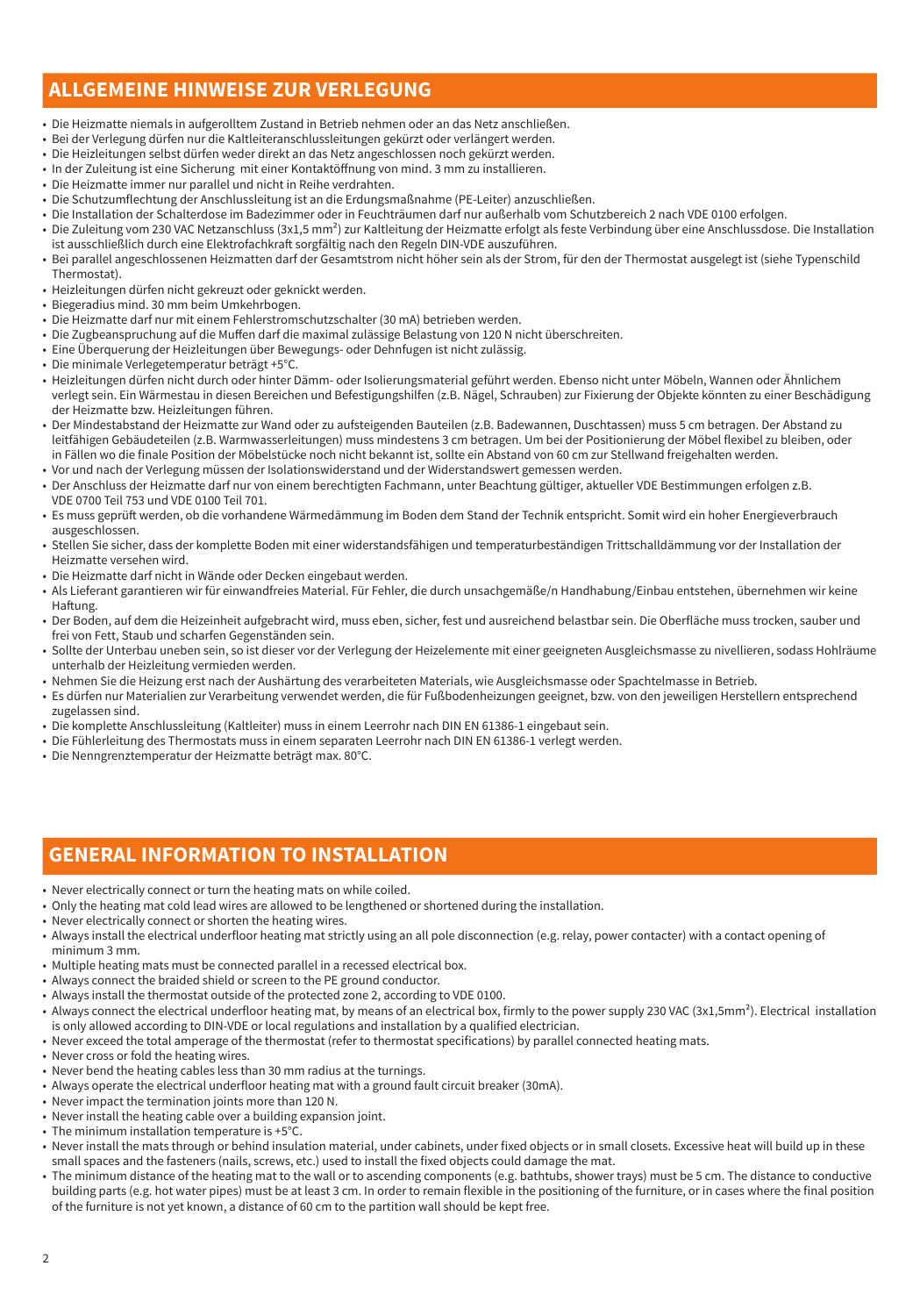- Always record the mat resistance readings before and after the installation.
- Always make sure all electrical work is executed by qualified persons in accordance with the local building regulations, electrical codes and the latest VDE regulations (for example VDE 0700 Part 753, VDE 0700 Part 701 and DIN VDE 1264-3).
- Always verify that the existing floor thermal insulation complies with the latest technical standards and regulations. Therefore, a high energy consumption is excluded.
- Make sure that the complete room floor is covered with a special sustainable and temperature-resistant impact sound insulation before installation of the heating mat.
- Never install the electrical heating mat in walls or ceilings.
- We guarantee that our products are free from defects in materials and workmanship. Products that have been mechanically damaged due to incorrect connection or due to disregard of the terms of operating rules and servicing, are not subject to warranty repairs, replacement or return.
- The subfloor should be even, secure, solid and with an appropriate load capacity. The surface has to be dry, clean, free of grease, dust and sharp objects. • If the subfloor is uneven, it is necessary to level it, using a self-leveling floor compound before installation of the heating section in order to avoid air
- cavities underneath the heating section. • Never turn on the underfloor heating system before the mortar or screed is fully dry.
- Always use materials for the installation which are certified by the manufacturer for underfloor heating systems.
- Always install the cold lead cable of the heating mat inside a seperate corrugated tube (DIN EN 61386-1).
- Always install the floor temperature sensor cable inside a seperate corrugated tube (DIN EN 61386-1).
- The heating mat should not be exposed to temperatures above 80°C.

### **INFORMATIONS GÉNÉRALES CONCERNANT L'INSTALLATION**

- Ne branchez ou n'allumez jamais la natte chauffante lorsqu'elle est enroulée.
- Seuls les câbles froids de la natte chauffante peuvent être allongés ou raccourcis lors de l'installation.
- Ne branchez jamais directement ni ne raccourcissez jamais les câbles chauffants.
- Installez toujours la natte de chauffage au sol électrique en utilisant strictement une déconnexion omnipolaire (ex. : relais électrique, contacteur de puissance) avec une ouverture de contact de 3 mm minimum.
- Les nattes chauffantes multiples doivent être branchées en parallèle (jamais en série) dans un boîtier électrique encastré.
- Connectez toujours le blindage par tresse au conducteur de terre de protection.
- Installez toujours le thermostat en dehors de la zone 2 protégée selon la norme VDE 0100.
- La natte de chauffage au sol électrique est connectée au moyen d'un boîtier encastré fixe à l'alimentation électrique 230 CAV (3 x 1,5 mm²). L'installation électrique est uniquement autorisée selon la DIN-VDE ou les réglementations locales et doit être réalisée par un électricien qualifié.
- Pour les nattes chauffantes branchées en parallèle, la puissance totale du courant délivré par les nattes ne doit pas excéder celle pour acceptée par le thermostat (référez-vous aux spécifications du thermostat).
- Ne croisez ou ne pliez jamais les câbles chauffants.
- Un arc de cercle d'au moins de 30 mm de rayon aux retours.
- Faites toujours fonctionner la natte chauffante avec un disjoncteur différentiel (30 mA).
- La charge de traction sur les manchons de connexion ne doit ne doit jamais dépasser 120 N.
- N'installez jamais le câble chauffant sur un joint de dilatation.
- La température d'installation minimale est de +5 °C.
- N'installez jamais les nattes à travers ou derrière un matériel d'isolation, sous des meubles de rangement, sous des objets fixés ou dans des petits placards. Une chaleur excessive se formera dans ces petits espaces et les attaches (clous, vis, etc.) utilisées pour installer les objets fixés pourraient endommager la natte.
- La distance minimale entre la natte chauffante et le mur ou les éléments montants du sol (par ex. baignoires ou receveur de douche) est de 5 cm. La distance minimale par rapport aux éléments conducteurs (par ex. les conduites d'eau chaudes) est de 3 cm. Afin de rester flexible concernant l'emplacement des meubles ou si le positionnement final des meubles n'est pas encore connu, une distance de 60 cm doit être laissée libre jusqu'aux murs ou cloisons.
- Avant et après l'installation, les résistances de l'isolation et des câbles chauffants doivent être mesurées.
- Assurez-vous toujours que tous les travaux électriques sont réalisés par des spécialistes qualifiés conformément aux normes de construction locales, aux codes électriques et aux dernières normes VDE (par exemple VDE 0700 Part 753, VDE 0700 Part 701 et DIN VDE 1264-3).
- Vérifiez toujours que l'isolation thermique au sol existante soit conforme aux derniers standards et normes techniques. Ainsi, une consommation d'énergie élevée est exclue.
- Veuillez vous assurer d'avoir au sol un isolant thermique résistant avant l'installation de la natte chauffante électrique.
- N'installez jamais la natte chauffante électrique au mur ou au plafond.
- Nous garantissons que nos produits sont exempts de défauts dans les matériaux et la qualité de réalisation. Les produits endommagés mécaniquement en raison d'un branchement incorrect ou du non-respect des termes concernant les règles de fonctionnement et l'entretien ne font pas l'objet de réparations, remplacement ou retour sous garantie.
- Le sol doit être plat, sûr, solide et disposer d'une capacité de charge appropriée. La surface doit être sèche, propre, exempte de graisse, poussière et objets tranchants.
- Si le sol n'est pas plat, il est nécessaire de le niveler en utilisant un ragréage adapté avant l'installation de la natte chauffante, afin d'éviter des cavités sous la natte chauffante.
- N'allumez jamais le système de chauffage au sol avant que la chape ou l'enduit ne soit complètement sec.
- Utilisez toujours des matériaux d'installation conçus pour les systèmes de chauffage au sol, déclarés comme tels par les fabricants des différents produits.
- Installez toujours le câble froid de la natte chauffante à l'intérieur d'un tube ondulé séparé (DIN EN 61386-1).
- Installez toujours la sonde de température au sol à l'intérieur d'un tube ondulé séparé (DIN EN 61386-1).
- La natte chauffante ne doit pas être exposée à des températures supérieures à 80°C.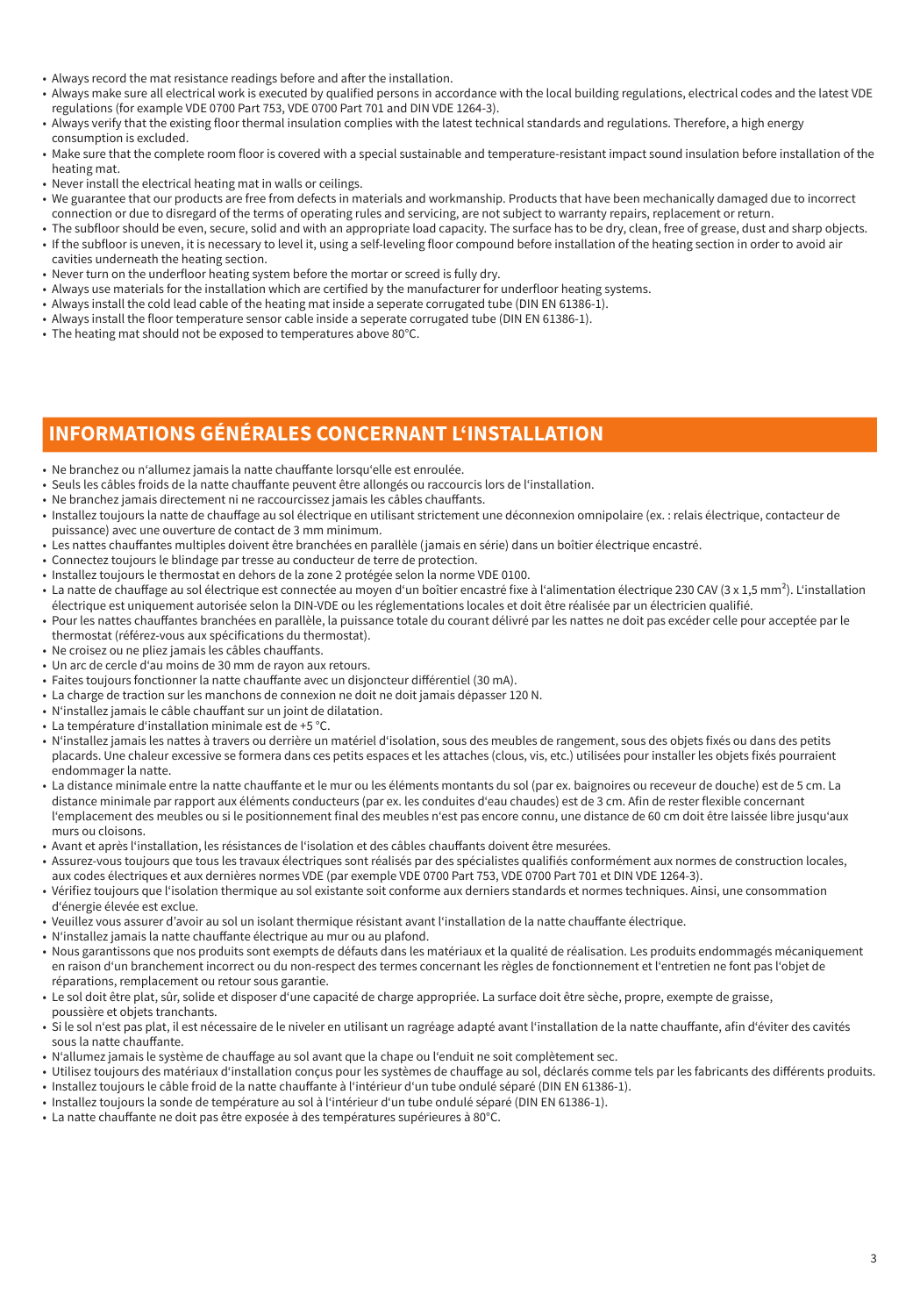### **VERLEGEPLAN INSTALLATION PLAN PLAN L'INSTALLATION**

Erstellen Sie sich einen Verlegeplan für die Heizmatte und notieren Sie sich die heizungsfreien Zonen an den raumumschließenden Wänden. Die Heizmatte muss mindestens einen Abstand von 30 mm zu leitfähigen Teilen des Gebäudes haben (z.B. Wasserleitungen).

Draw the layout of the electrical underfloor heating mat and write down the zones free of the heating mat and spacings at the surrounding walls. The distance of the electrical heating mat and any conductive parts of the building have to be at a minimum of 30 mm (for example, water pipe).

Dessinez le plan de la natte chauffante au sol électrique et notez les zones exemptes de chauffage le long des murs autour de la pièce. La distance de la natte chauffante électrique à toute partie conductrice du bâtiment doit être de 30 mm au minimum (par exemple, conduite d'eau).

### **INSTALLATION INSTALLATION INSTALLATION**

# **UNTERGRUND VORBEREITEN SUBFLOOR PREPARATION PRÉPARATION DU SOL**



Vor dem Verlegen der Heizmatte auf dem Estrich, muss der Untergrund sauber, trocken, fest, staub- und schmutzfrei sein. Sollte der Unterbau uneben sein, so ist dieser vor der Verlegung der Heizelemente zu nivellieren, sodass Hohlräume unterhalb der Heizleitung vermieden werden. Bewegungsfugen in der Unterkonstruktion dürfen auf keinen Fall mit dem Flächenheizelement überbrückt werden.

The subfloor should be even, secure, solid and with an appropriate load capacity. The surface has to be dry, clean, free of grease, dust and sharp objects. If the subfloor is uneven, it is necessary to level it, using a selfleveling floor compound before installation of the heating mat, in order to avoid air cavities underneath the heating mat. Never install the heating cable over a building expansion joint.

Avant l'installation de la natte chauffante sur la chape, le sol doit être plat, sûr, solide et disposer d'une capacité de charge appropriée. La surface doit être sèche, propre, exempte de graisse, poussière et objets tranchants. Si le sol n'est pas plat, il est nécessaire de le niveler en utilisant un composant de sol autonivelant, afin d'éviter des cavités sous la natte chauffante. N'installez jamais le câble chauffant sur un joint de dilatation à destination de la construction.

### **VORBEREITUNG FÜR THERMOSTAT THERMOSTAT INSTALLATION PREPARATION PRÉPARATION DE L'INSTALLATION DU THERMOSTAT**



Boden und Wand müssen vor der Verlegung der Heizmatte für Kaltleiter und Temperaturfühler so aufgeschlitzt werden, dass zwei Leerrohre darin bündig versenkt werden können **(Achtung! Kaltleiter und Bodentemperaturfühler nicht im gleichen Rohr verlegen!)**. Für den elektronischen Thermostat (Platzierung) sollte an der ausgewählten Stelle eine handelsübliche Unterputzdose mit 230 VAC Netzanschlussleitung aus dem Hausnetz vorhanden sein. Ein Fehlerstromschutzschalter (30 mA) ist vorzusehen.

Chisel out channels for the power supply wires, cold leads and temperature sensor in the wall and floor **(Attention! Cold leads and sensor cable have to be installed into two seperate corrugation tubes!)**. A standard plastic round recessed electrical box with 230 VAC power supply is prefered for installation at the chosen thermostat location. A ground fault circuit breaker (30 mA) should be used for the 230 VAC heating mat circuit.

Il convient de préparer deux saignées dans le mur et le sol avant la pose de la natte chauffante pour accueillir deux gaines qui pourront y être coulées en affleurant **(Attention : Le câble froid et la sonde de sol ne doivent en aucun cas être placés dans la même gaine)**. Pour l'emplacement du thermostat électronique, il convient de raccorder les fils du secteur 230 CAV via un boîtier encastré à l'endroit choisi. Prévoir également un contacteur de puissance  $(30 \text{ mA})$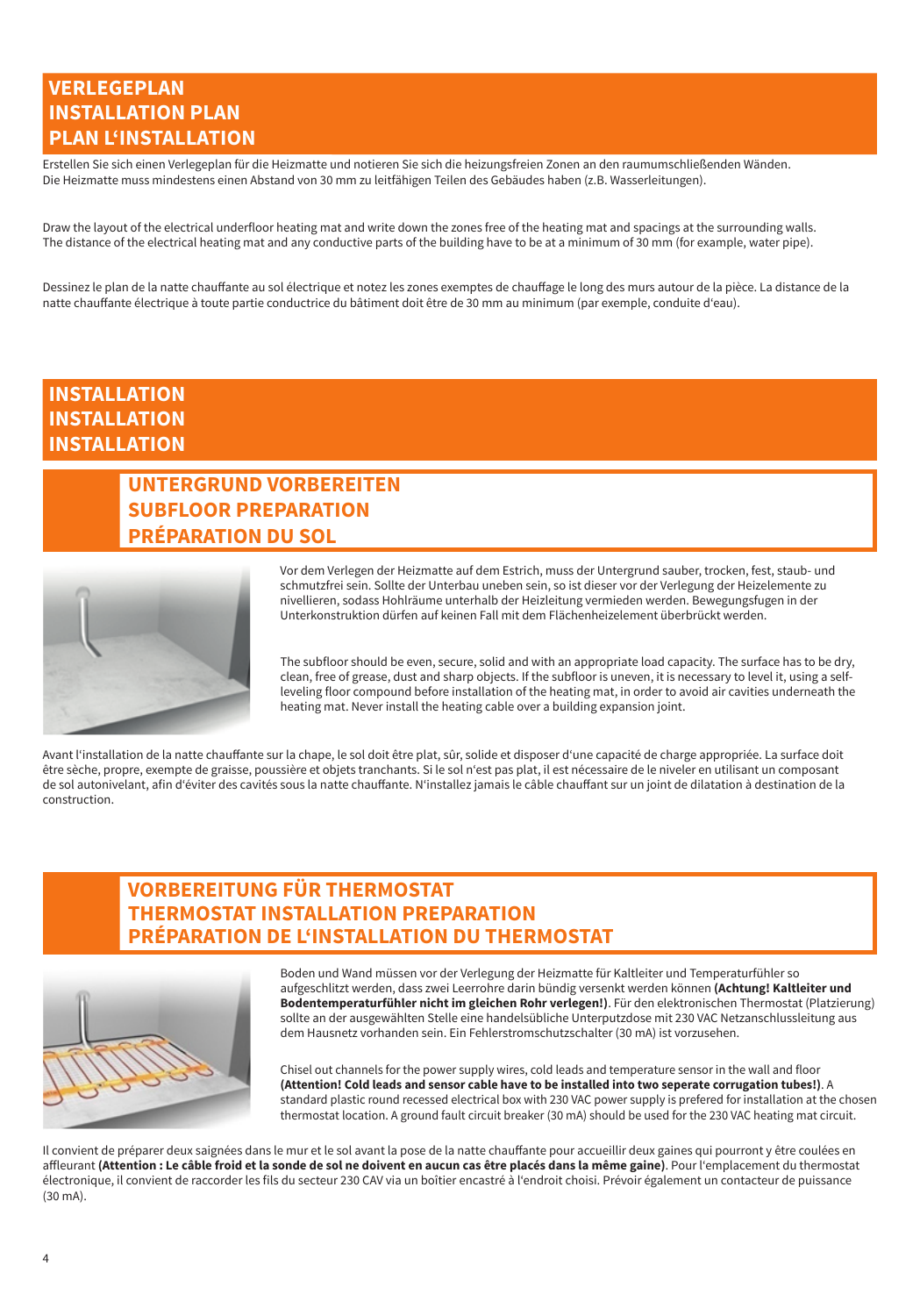### **EINSCHNEIDEN UND DREHEN MAT ADJUSTMENT AJUSTEMENT DE LA NATTE**



Verlegen Sie eine tragfähige und temperaturresistente Trittschalldämmung, bevor Sie die Heizmatte installieren. Um das Heizsystem auf der entsprechenden Fläche zu verlegen, kann das Zuschneiden der Heizmatte notwendig sein. Schneiden Sie dazu die Heizmatte an der vorgesehenen Wendestelle ein **(Achtung: Heizleitung nicht beschädigen!)** und legen Sie die Heizkabelschlaufe an der langen Kante frei. Heben Sie das Heizkabel beim Schneiden aus dem Weg. Nachdem die Heizmatte geschnitten und die geplante Verlegeform erreicht ist, drücken Sie sie fest auf den Untergrund. Verwenden Sie anschließend die im Lieferumfang enthaltenen Aluminiumfolien-Klebestreifen, um das freiliegende Heizkabel vollständig (!) damit abzudecken und so die beiden Teile der Matte miteinander zu verbinden. Die Heizmatte muss faltenfrei auf dem Boden verlegt werden!

**Installieren Sie die Heizmatte nie unter Dielen oder anderen Holzböden, welche mit Nägeln oder Klammern befestigt/verbunden sind! Die FMD-Heizmatte hat eine mit Aluminiumfolie überzogene Seite. Installieren Sie die Heizmatte mit der Aluminiumfolie nach oben zum Fußbodenbelag. Die DFM-Heizmatte kann auf beiden Seiten installiert werden. Achten Sie darauf, die Isolation des Heizleiters während der Verlegung des Bodenbelags nicht zu beschädigen.**

Lay a rigid and temperature resistant sound insulation before installing the heating mat. Cutting of the heating mat aluminum carrier may be necessary to lay the heating system on the required surface form. To do this, cut the heating mat aluminum foil at the intended turning point **(Attention: do not damage the heating cable!)** and expose the heating cable loop at the long edge. Lift the heating cable out of the way while cutting. After the heating mat has been cut and the planned form of installation has been achieved, press it firmly onto the subfloor. Next, use the supplied self-adhesive aluminum foil tape to completely cover the exposed heating cable, thus connecting the two sections of the mat together. The heating mat must be laid without creases on the floor! **Never install the heating mats under floor boards or other wooden floors, fastened / connected with nails or brackets! The FMD heating mat is covered on one side with an aluminum foil. Therefore it is necessary to place the aluminum foil side upwards. The DFM heating mat may be installed either sided. Be careful not to damage the heating conductor insulation during the laying of the flooring.**

Posez une isolation thermique solide et résistante à la température avant d'installer la natte chauffante. Pour répartir le système de chauffage sur la surface adéquate, il peut être nécessaire de couper la natte chauffante. Coupez-la à l'endroit prévu pour pouvoir la tourner **(Attention : N'endommagez pas le câble chauffant !)** et dégagez la boucle du câble chauffant sur le long bord. Lors de la découpe du treillis de soutien, soulevez le câble chauffant afin de ne pas l'abîmer. Après avoir découpé la natte chauffante et l'avoir posée selon vos souhaits, pressez-la fermement sur le sol. Utilisez ensuite les bandes d'aluminium fournies afin de recouvrir complètement (!) le câble chauffant là où il est apparent et ainsi relier d'aluminium les deux parties de la natte chauffante, qui par ailleurs doit être posée sans le moindre pli sur le sol !

**N'installez jamais les nattes chauffantes sous des planchers ou autres sols en bois, attachés/connectés avec des clous ou pattes de support ! La natte chauffante FMD est recouverte sur un côté d'une feuille aluminium. Par conséquent, il est nécessaire de placer le côté de la feuille d'aluminium vers le haut. La natte chauffante DFM peut être placée des deux côtés. Attention à ne pas endommager l'isolation à conducteur chauffant lors de la pose du sol.**

### **SICHERHEITSABSTAND GEWÄHREN KEEPING THE SAFETY DISTANCE MAINTENIR LA DISTANCE DE SÉCURITÉ**

Zwischen den Umkehrbögen muss ein Sicherheitsabstand von 4-6 cm eingehalten werden (minimaler Abstand von 3 cm darf nicht unterschritten werden). Der Einbau muss mit großer Sorgfalt erfolgen, um Beschädigungen zu vermeiden, z. B. durch Fallenlassen spitzer Gegenstände oder durch Treten auf die Heizeinheit. Dazu empfiehlt es sich, bei der Installation Schuhe mit einer weichen Sohle zu tragen und die Heizmatte zum Schutz mit z.B. einer leichten Sperrholzplatte zu bedecken, bis der Verlegevorgang abgeschlossen ist.

Keep a safety distance of around 4-6 cm (it is not permitted to install under the minimum distance of 3 cm) between the turnings of the mat. Wear soft elastic sole shoes and cover the mat surface with plywood boards or other material in order to prevent damage of the heating mat cables during installation. Take caution not to drop sharp objects or stepping on the heating cables in order to avoid damage to the heating mat.

Maintenez une distance de sécurité d'environ 4-6 cm (l'installation en-dessous de la distance minimale de 3 cm n'est pas autorisée) entre les tours de la natte. Portez des chaussures à semelle en plastique souple et recouvrez la surface de la natte avec des planches en contreplaqué ou autre matériau afin d'éviter d'endommager des câbles de la natte chauffante lors de l'installation. Faites attention à ne pas faire tomber d'objets tranchants ou à marcher sur les câbles chauffants afin d'éviter d'endommager la natte chauffante.

### **VERLEGUNG MIT VERSCHIEDENEN OBERBELÄGEN INSTALLATION WITH DIFFERENT FLOOR FINISHINGS INSTALLATION AVEC DIFFÉRENTS REVÊTEMENTS**

PVC-Beläge und Teppichböden: Auf eine entsprechende Wärmeleitfähigkeit des Oberbelages muss geachtet werden. Die unter THERMOSTAT-INSTALLATION UND BODENAUFBAU genannten Werte dürfen nicht überschritten werden. Sollte der Unterbau uneben sein, so ist dieser vor der Verlegung der Heizelemente zu nivellieren, sodass Hohlräume unterhalb der Heizleitung vermieden werden. Bewegungsfugen in der Unterkonstruktion dürfen auf keinen Fall mit dem Flächenheizelement überbrückt werden.

PVC and carpet floor finishings: Insulation values and thicknesses should not exceed those stated under THERMOSTAT INSTALLATION AND FLOOR CONSTRUCTION. If the subfloor is uneven, it is necessary to level it using a self-leveling floor compound before installation of the heating mat in order to avoid air pockets underneath the heating mat. Never install the heating cable over a building expansion joint.

Revêtements en PVC et en moquette : Il convient de prêter attention à la conductibilité de la chaleur correspondant à ces revêtements. Les valeurs et les épaisseurs de l'isolation ne doivent pas dépasser celles citées dans INSTALLATION DU THERMOSTAT ET CONSTRUCTION DU SOL. Si le sol n'est pas plat, il est nécessaire de le niveler en utilisant un composant de sol autonivelant avant l'installation de la natte chauffante afin d'éviter les cavités sous la natte chauffante. N'installez jamais le câble chauffant sur un joint de dilatation à destination de la construction.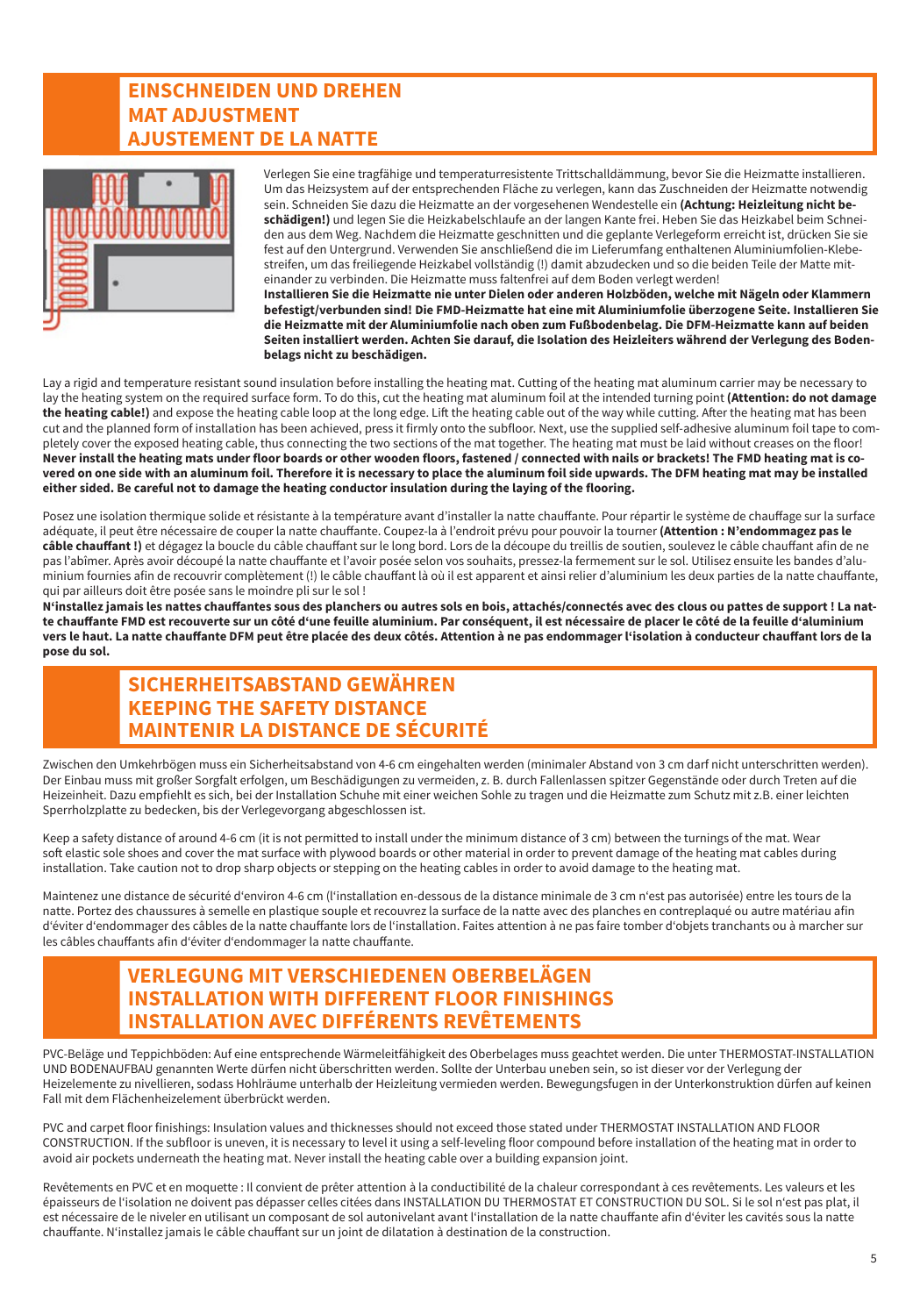### **BODENFÜHLER FIXIEREN FLOOR TEMPERATURE SENSOR INSTALLATION INSTALLATION DU CAPTEUR DE TEMPÉRATURE AU SOL**



#### **Bodenfühler fixieren**

Die Fühlerleitung des Thermostats muss in einem separaten Leerrohr nach EN 61386-1 verlegt werden. Der Bodenfühler sollte in der Mitte von zwei Heizleitungen verlegt werden. Verlegen Sie den Kaltleiter (Netzanschlussleitung) seitlich bis zur Anschlussdose und kreuzen Sie hierbei nicht den Heizleiter! Halten Sie einen Mindestabstand von ca. 2 cm zu dem Heizleiter ein! Für das elektronische Thermostat sollte an der ausgewählten Stelle eine handelsübliche Unterputzdose mit 230 V AC Netzanschlussleitung aus dem Hausnetz vorhanden sein. Ein Fehlerstromschutzschalter (30 mA) ist vorzusehen. **Stellen Sie während der Installation des Wellrohrs (Ø16mm) und nochmals vor der Verlegung des Estrichs sicher, dass der Sensor im Wellrohr verlegt und wieder herausgenommen werden kann!**

#### **Sensor installation**

The floor temperature sensor cable has to be placed into a seperate corrugated tube according to EN 61386-1. The sensor should be placed centrally between the heating conductor. Route the heating mat cold lead through the second corrugated tube. Do not cross the cold lead over or place it closer than about 2 cm to the mat heating wires! A standard plastic round recessed electrical box with 230 VAC power supply is preferred for installation at the chosen thermostat location. A ground fault circuit breaker (30 mA) should be used for the 230 VAC heating mat circuit. **Ensure that the sensor can be placed into and removed from the corrugated tube (Ø16mm); once during installation of the tubing and again before installation of the floor finish!**

#### **Installation du capteur de sol**

Le câble du capteur de température du sol doit être placé dans un tube ondulé séparé conformément à la norme NF EN 61386-1. Le capteur doit être installé à équidistance de deux conducteurs chauffants. Placez le câble froid sur le côté jusqu'à la boîte de jonction et ne le faites pas se croiser avec le câble chauffant ! Conservez une distance minimale de 2 cm entre les deux ! Pour le thermostat électronique, une prise encastrée courante avec un câble d'alimentation de 230 CAV au réseau domestique doit être présente. Un disjoncteur à courant de défaut (30 mA) doit être prévu. **Assurez-vous pendant l'installation de la tuyauterie puis avant l'installation du revêtement de sol que le capteur peut être placé dans le tube ondulé et également en être retiré.**

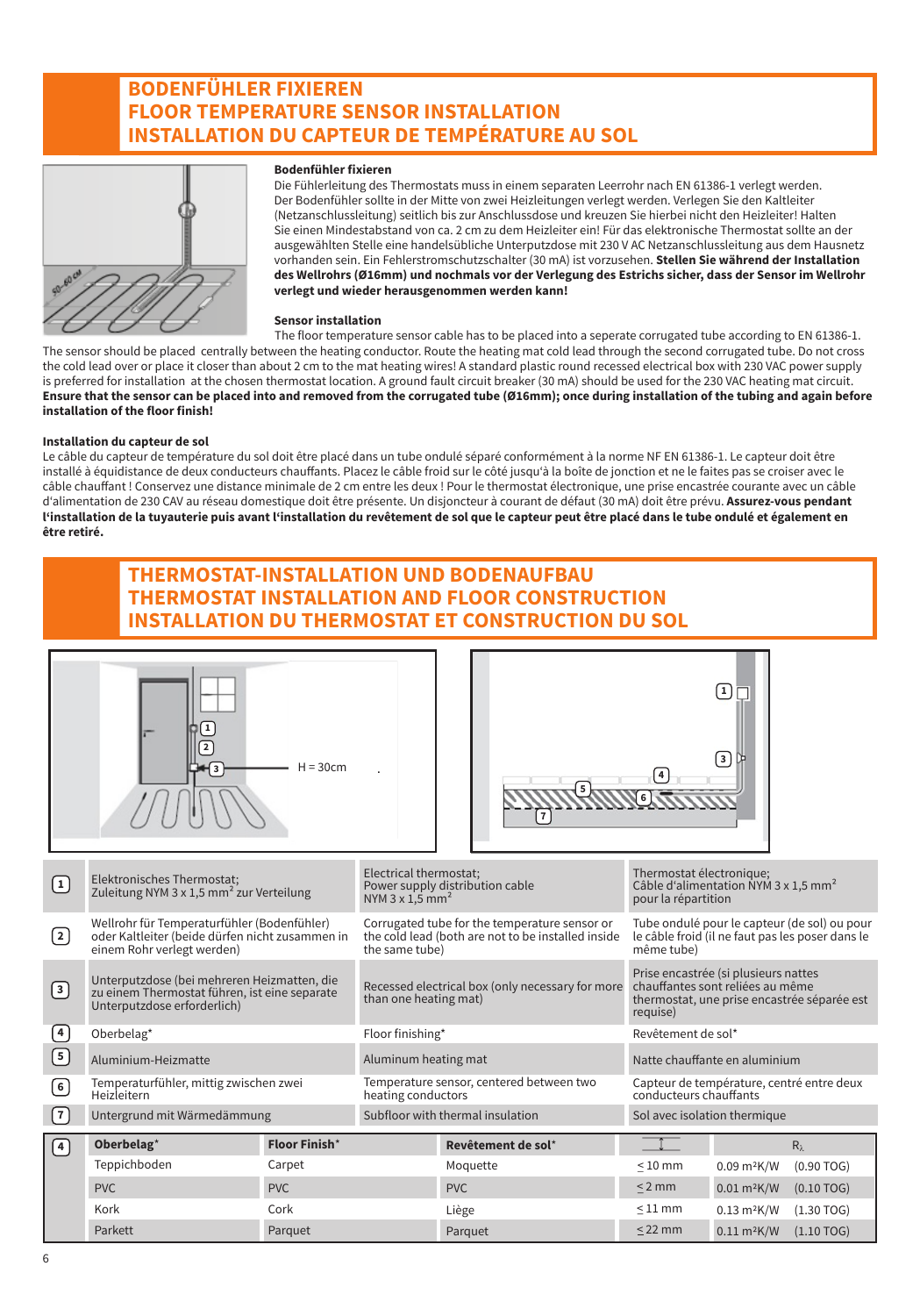### **VERLEGEBEISPIELE APPLICATION EXAMPLES EXEMPLES D'APPLICATION**



Die Heizmatte muss mit der selbstklebenden Aluminiumfolie 100%-ig abgedeckt werden (im Lieferumfang enthalten).

The heating cable must be 100% covered, using the aluminum adhesive tape (included in heating mat packaging).

Le câble chauffant doit être recouvert à 100 %, en utilisant le ruban adhésif en aluminium (inclus dans l'emballage de la natte chauffante).





#### **Heizmatte FMD:**

Installieren Sie die Heizmatte mit der Aluminiumfolie nach oben zum Fußbodenbelag.

### **Heating mat FMD:**

Install with the aluminum foil side upwards towards the flooring surface.

#### **Natte chauffante FMD :**

Installez le côté de la feuille d'aluminium vers le haut, vers la surface du sol.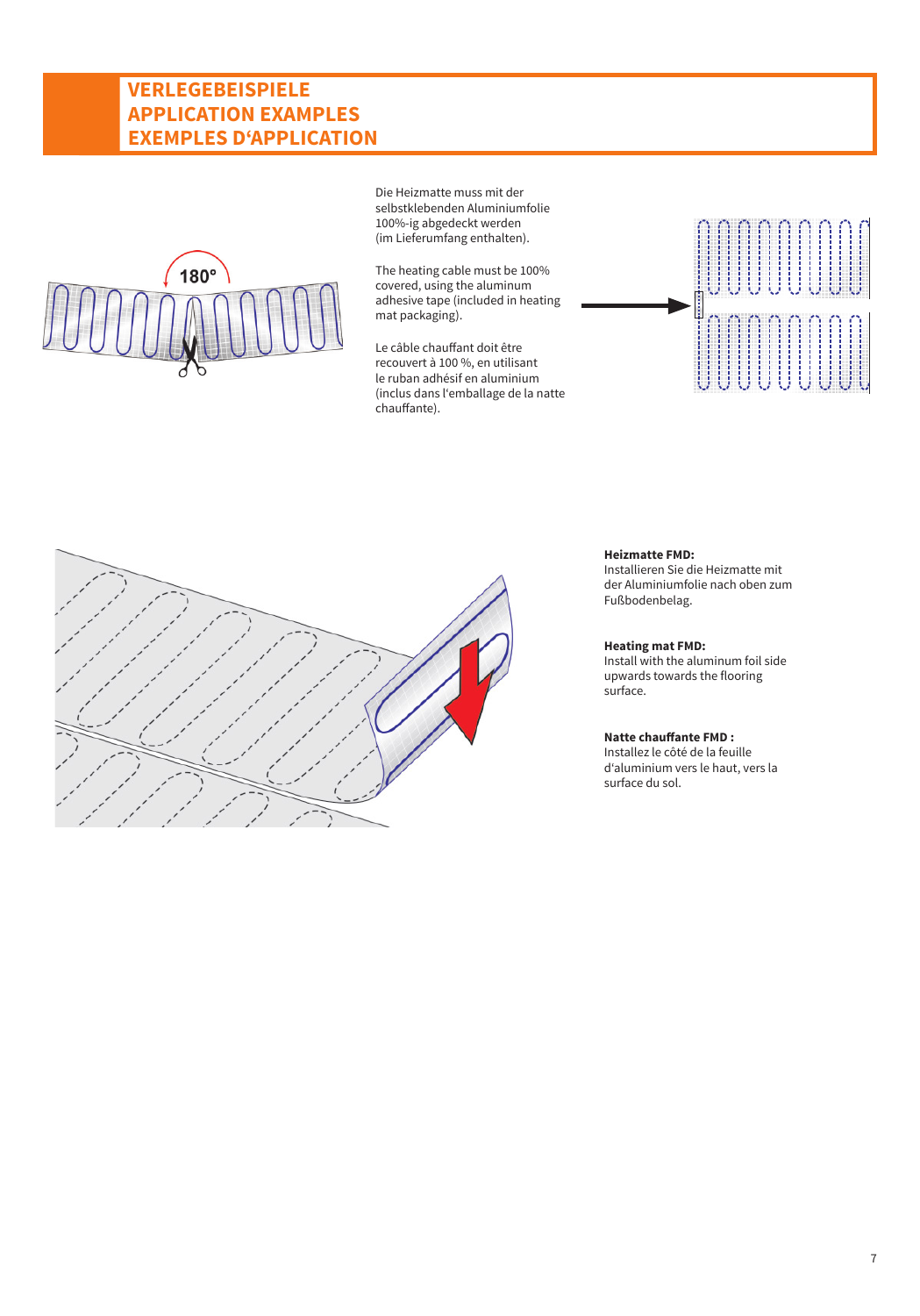### **VORSICHTSMASSNAHMEN SAFETY WARNINGS MESURES DE SÉCURITÉ**

Die Installation ist ausschließlich durch eine Elektrofachkraft sorgfältig nach den Regeln DIN-VDE auszuführen. Andernfalls erlischt die Garantie. Trennen Sie die Leitungen von der Spannung, bevor Sie einen Thermostat installieren, überprüfen oder austauschen. Es dürfen nur Kunststoffunterputzdosen für die Installation des Thermostates eingesetzt werden. **Stellen Sie während der Installation des Wellrohrs (Ø 16mm) und nochmals vor der Verlegung des Estrichs sicher, dass der Sensor im Wellrohr verlegt und wieder herausgenommen werden kann.**

Only qualified electricians are allowed to work on electrical connections and the electric supply of the device according to national laws and regulations. Otherwise, the warranty invalidates. Switch off power from all wiring before installing, testing or replacing the thermostat. Only use plastic electrical wall mounting boxes for the thermostat installation. **Ensure that the sensor can be placed into and removed from the corrugated tube (Ø 16mm); once during installation of the tubing and again before installation of the floor finish.**

Seuls des électriciens spécialisés sont autorisés à effectuer l'installation conformément aux normes DIN-VDE. Dans le cas contraire, la garantie ne sera plus valable. Coupez l'alimentation de tous les câbles avant d'installer, de tester ou de remplacer le thermostat. Utilisez uniquement des prises encastrées en plastique pour installer le thermostat. **Assurez-vous pendant l'installation de la tuyauterie puis avant d'effectuer le revêtement de sol que le capteur peut être placé dans le tube ondulé (Ø 16mm) et également en être retiré.**

### **BEANSTANDUNGEN CLAIMS RÉCLAMATIONS**

Im Schadensfall wenden Sie sich bitte an den Verkäufer.

In case of failure during the warranty period, please contact the seller.

En cas de dommage, veuillez vous adresser au vendeur.

### **GARANTIE WARRANTY GARANTIE**

Der Hersteller garantiert die Übereinstimmung der Heizmatte mit der Konstruktionsbeschreibung unter der Annahme der Beachtung der Montage- und Betriebsanleitung.

#### **Garantiezeitraum – 2 Jahre ab Kaufdatum.**

Tritt innerhalb des Garantiezeitraums ein Mangel auf, des auf eine fehlerhafte Herstellung zurück zu führen ist, so hat der Kunde das Recht auf Nacherfüllung. Schäden aufgrund unsachgemäßer Handhabung, Beschädigung durch Fremdverschulden, falscher Installation (nicht der Anleitung folgend) oder deren Folgeschäden, sind von der Garantie ausgenommen. Bitte bewahren Sie Ihren Kaufbeleg auf. Garantieleistungen werden nur gegen Vorlage des Kaufbelegs erbracht.

The manufacturer guarantees the conformity of the heating mat with the design description, assuming compliance with the assembly and operating instructions.

#### **Warranty period – 2 years from date of purchase.**

In case of a failure during guarantee period casued by a manufacturing defect, the customer has the right to supplementary performance. The warranty does not cover any damages due to inadequate handling, damages through a third party, wrong installation (not following the manual) or its consequential damages. Please keep your receipt.

For any warranty claims you have to show your sales receipt.

Le fabricant garantit la conformité de la natte chauffante à la description du dessin, en assumant le respect des instructions de montage et de fonctionnement.

#### **Période de garantie – 2 ans à partir de la date d'achat.**

En cas de panne lors de la période de garantie causée par à un défaut de fabrication, le client a le droit à un dédommagement. La garantie ne couvre aucun dommage dû à une manipulation inappropriée, les dommages effectués par des tiers, une mauvaise installation (non conforme au manuel) ou ses dommages consécutifs. Veuillez conserver votre ticket.

Pour toute réclamation sous garantie, vous devrez montrer votre ticket de caisse.



Verlegeanleitung beachten Vor Beschädigung schützen Follow the installation manual instructions  $\blacksquare$  Protect against damage Suivez les instructions du manuel d'installation



Minimale Installationstemperatur Spannungsversorgung Minimum installation temperature **Power supply Power supply** Température d'installation minimale Alimentation électrique



Protégez des dommages

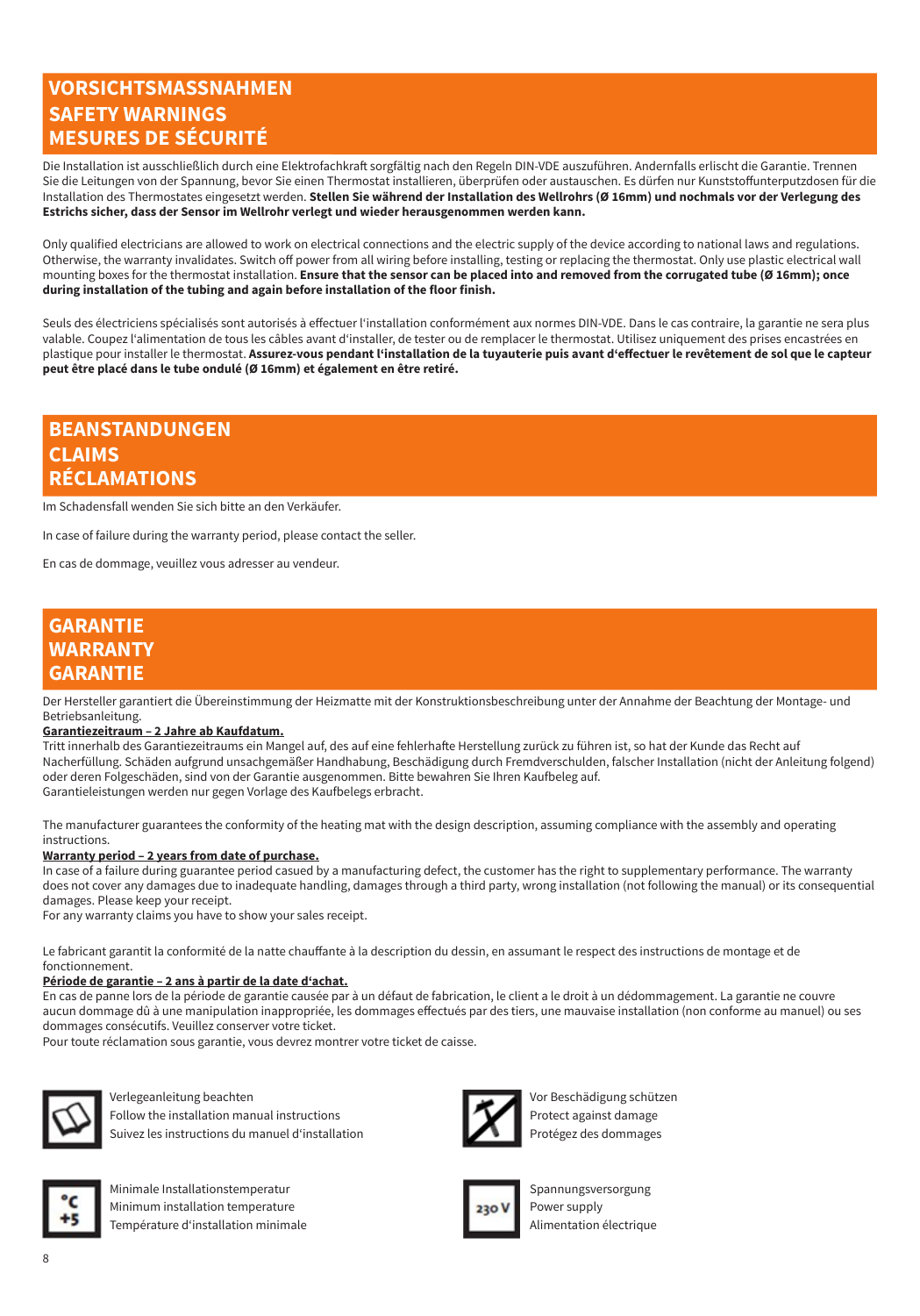# **GARANTIESCHEIN GUARANTEE CARD CERTIFICAT DE GARANTIE**

Ausgefülltes Prüfprotokoll ist Grundlage für Garantieanspruch.

The filled out resistance acceptance test certificate is necessary for warranty claims.

Le certificat d'essai de réception de résistance rempli est nécessaire pour les réclamations sous garantie.

| Name / Name / Nom |                                                                                                                                                                                                                                                                                                                                                                                                                                                                                                                                     |                      | E-Mail / e-mail / E-mail |                                          |                                                      |                                                        |           |
|-------------------|-------------------------------------------------------------------------------------------------------------------------------------------------------------------------------------------------------------------------------------------------------------------------------------------------------------------------------------------------------------------------------------------------------------------------------------------------------------------------------------------------------------------------------------|----------------------|--------------------------|------------------------------------------|------------------------------------------------------|--------------------------------------------------------|-----------|
|                   | Straße / Street / Rue                                                                                                                                                                                                                                                                                                                                                                                                                                                                                                               |                      |                          | Installateuer / Installer / Installateur |                                                      |                                                        |           |
|                   | Postleitzahl, Stadt / Postal Code, City / Code postal, ville                                                                                                                                                                                                                                                                                                                                                                                                                                                                        |                      |                          |                                          |                                                      |                                                        |           |
|                   | Land / Country / Pays                                                                                                                                                                                                                                                                                                                                                                                                                                                                                                               |                      |                          | Unterschrift / Signature / Signature     |                                                      |                                                        |           |
| Tel / Tel / Tél   |                                                                                                                                                                                                                                                                                                                                                                                                                                                                                                                                     |                      |                          | Heizmatten-Typ:                          |                                                      |                                                        |           |
|                   | Kaufdatum / Purchase date / Date d'achat                                                                                                                                                                                                                                                                                                                                                                                                                                                                                            |                      |                          | Heating mat type:                        |                                                      |                                                        |           |
|                   | Installationsdatum / Installation date / Date d'installation                                                                                                                                                                                                                                                                                                                                                                                                                                                                        |                      |                          | Type de la natte chauffante :            |                                                      |                                                        |           |
|                   | <b>Erste Messung:</b> Vor und nach Verlegung der Heizmatte.<br>First measurement: Before and after installation of the heating mat.<br>Première mesure : Avant et après la pose de la natte chauffante.<br>Der Sensor kann während der Installation der Heizmatte wieder durch das Wellrohr (Ø 16mm) herausgenommen werden.<br>The sensor can be removed through the corrugated tube ( $\varnothing$ 16mm) during installation of the heating mat.                                                                                  |                      |                          |                                          |                                                      |                                                        |           |
|                   | Le capteur peut être retiré du tube ondulé (Ø 16mm) pendant l'installation.                                                                                                                                                                                                                                                                                                                                                                                                                                                         |                      |                          |                                          |                                                      |                                                        |           |
|                   | Gesamtwiderstand in $\Omega$                                                                                                                                                                                                                                                                                                                                                                                                                                                                                                        |                      |                          |                                          |                                                      | Isolationswiderstand in M $\Omega$ (>20 M $\Omega$ )   |           |
|                   | vor Einbau                                                                                                                                                                                                                                                                                                                                                                                                                                                                                                                          | nach Einbau          |                          | vor Einbau                               |                                                      | nach Einbau                                            |           |
|                   | Ω                                                                                                                                                                                                                                                                                                                                                                                                                                                                                                                                   |                      | Ω                        |                                          | MΩ                                                   |                                                        | $M\Omega$ |
|                   | Total resistance in $\Omega$                                                                                                                                                                                                                                                                                                                                                                                                                                                                                                        |                      |                          |                                          | Isolation resistance in M $\Omega$ (>20 M $\Omega$ ) |                                                        |           |
|                   | before installation                                                                                                                                                                                                                                                                                                                                                                                                                                                                                                                 | after installation   |                          | before installation                      |                                                      | after installation                                     |           |
|                   | Ω                                                                                                                                                                                                                                                                                                                                                                                                                                                                                                                                   |                      | Ω                        |                                          | MΩ                                                   |                                                        | $M\Omega$ |
|                   | Résistance totale en $\Omega$                                                                                                                                                                                                                                                                                                                                                                                                                                                                                                       |                      |                          |                                          |                                                      | Résistance d'isolement en MΩ (>20 MΩ)                  |           |
|                   | avant l'installation                                                                                                                                                                                                                                                                                                                                                                                                                                                                                                                | après l'installation |                          | avant l'installation                     |                                                      | après l'installation                                   |           |
|                   | Ω                                                                                                                                                                                                                                                                                                                                                                                                                                                                                                                                   |                      | Ω                        |                                          | MΩ                                                   |                                                        | $M\Omega$ |
|                   | Zweite Messung: Vor und nach Verlegung des Bodenbelags.<br><b>Second measurement:</b> Before and after installation of the flooring.<br>Deuxième mesure : Avant et après la pose du revêtement de sol.<br>Der Sensor kann vor der Verlegung des Fußbodens wieder durch das Wellrohr (Ø 16mm) herausgenommen werden.<br>The sensor can be removed through the corrugated tube ( $\varnothing$ 16mm) before installation of the flooring.<br>Le capteur peut être retiré du tube ondulé (Ø 16mm) pour effectuer le revêtement du sol. |                      |                          |                                          |                                                      |                                                        |           |
|                   | Gesamtwiderstand in $\Omega$                                                                                                                                                                                                                                                                                                                                                                                                                                                                                                        |                      |                          |                                          |                                                      | Isolationswiderstand in M $\Omega$ (>20 M $\Omega$ )   |           |
|                   | vor Einbau                                                                                                                                                                                                                                                                                                                                                                                                                                                                                                                          | nach Einbau          |                          | vor Einbau                               |                                                      | nach Einbau                                            |           |
|                   | Ω                                                                                                                                                                                                                                                                                                                                                                                                                                                                                                                                   |                      | Ω                        |                                          | $M\Omega$                                            |                                                        | $M\Omega$ |
|                   | Total resistance in $\Omega$                                                                                                                                                                                                                                                                                                                                                                                                                                                                                                        |                      |                          |                                          | Isolation resistance in M $\Omega$ (>20 M $\Omega$ ) |                                                        |           |
|                   | before installation                                                                                                                                                                                                                                                                                                                                                                                                                                                                                                                 | after installation   |                          | before installation                      |                                                      | after installation                                     |           |
|                   | Ω                                                                                                                                                                                                                                                                                                                                                                                                                                                                                                                                   |                      | Ω                        |                                          | $M\Omega$                                            |                                                        | MΩ        |
|                   | Résistance totale en $\Omega$                                                                                                                                                                                                                                                                                                                                                                                                                                                                                                       |                      |                          |                                          |                                                      | Résistance d'isolement en M $\Omega$ (>20 M $\Omega$ ) |           |
|                   | avant l'installation                                                                                                                                                                                                                                                                                                                                                                                                                                                                                                                | après l'installation |                          | avant l'installation                     |                                                      | après l'installation                                   |           |
|                   | Ω                                                                                                                                                                                                                                                                                                                                                                                                                                                                                                                                   |                      | Ω                        |                                          | MΩ                                                   |                                                        | MΩ        |
|                   |                                                                                                                                                                                                                                                                                                                                                                                                                                                                                                                                     |                      |                          |                                          |                                                      |                                                        |           |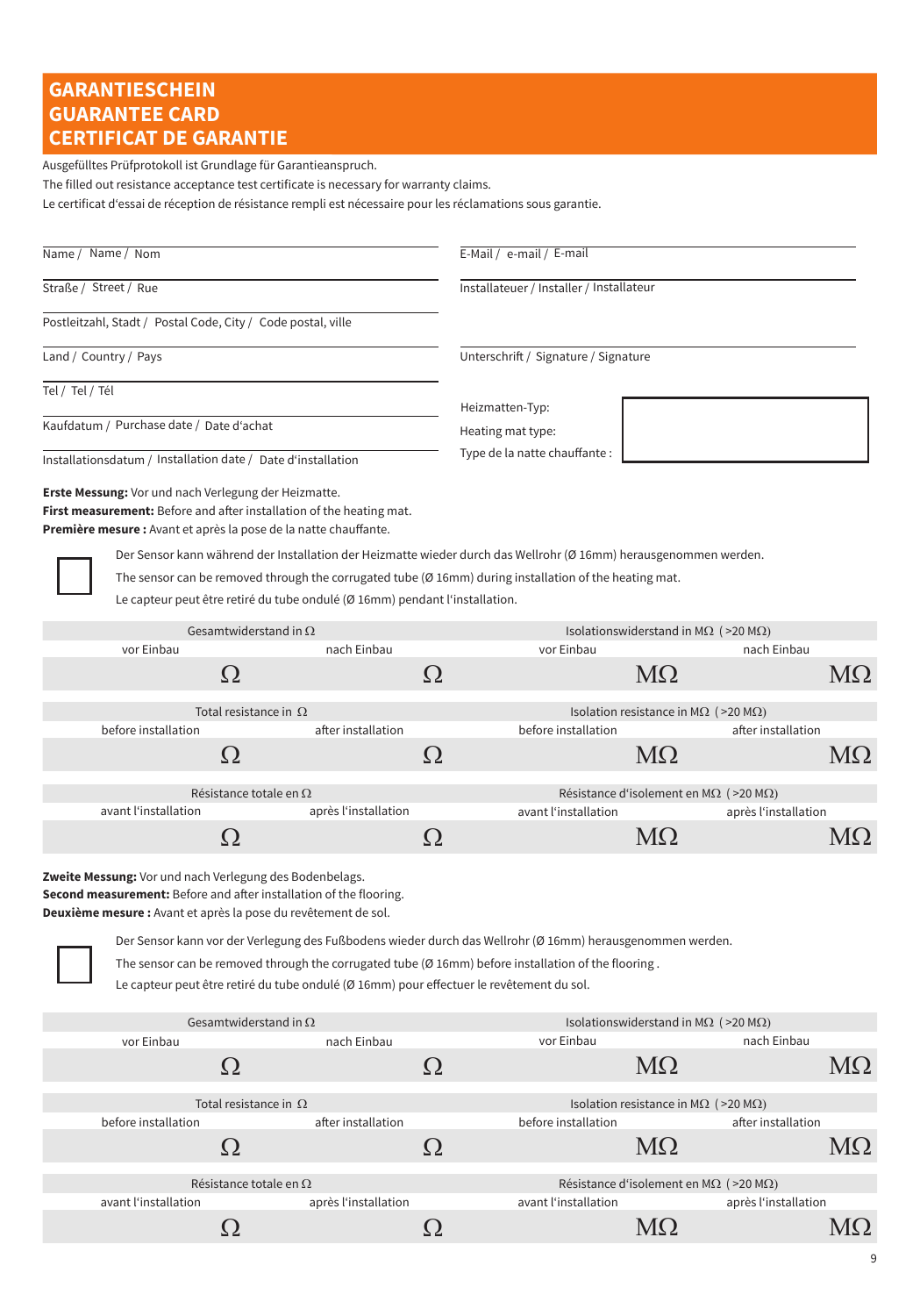# **TECHNISCHE DATEN TECHNICAL DATA CARACTÉRIQUES TECHNIQUES**

# **DFM**

# **80 W/m²**

|                  | W    | m <sup>2</sup> | А        | Ω               |
|------------------|------|----------------|----------|-----------------|
| DFM-80-1.0/80    | 80   | 1,0            | 0,4      | $632,7 - 732,5$ |
| DFM-120-1.5/80   | 120  | 1,5            | 0,6      | $404.1 - 467.9$ |
| DFM-160-2.0/80   | 160  | 2,0            | 0,7      | $301,0 - 348,5$ |
| DFM-200-2.5/80   | 200  | 2,5            | $_{0,9}$ | 237,4 - 274,9   |
| DFM-240-3.0/80   | 240  | 3,0            | 1,1      | $197,1 - 228,2$ |
| DFM-280-3.5/80   | 280  | 3,5            | 1,2      | $166,8 - 193,1$ |
| DFM-320-4.0/80   | 320  | 4,0            | 1,4      | $145,9 - 169,0$ |
| DFM-360-4.5/80   | 360  | 4,5            | 1,6      | $130,4 - 151,0$ |
| DFM-400-5.0/80   | 400  | 5,0            | 1,7      | $118,7 - 137,5$ |
| DFM-480-6.0/80   | 480  | 6,0            | 2,1      | $98,9 - 114,5$  |
| DFM-560-7.0/80   | 560  | 7,0            | 2,4      | $85,7 - 99,2$   |
| DFM-640-8.0/80   | 640  | 8,0            | 2,8      | $74,5 - 86,2$   |
| DFM-720-9.0/80   | 720  | 9,0            | 3,1      | $60,3 - 69,9$   |
| DFM-800-10.0/80  | 800  | 10,0           | 3,5      | $54,3 - 62,9$   |
| DFM-960-12.0/80  | 960  | 12,0           | 4,2      | $45,3 - 52,5$   |
| DFM-1200-15.0/80 | 1200 | 15,0           | 5,2      | $36,3 - 42,1$   |

### **150 W/m²**

|                   | W    | m <sup>2</sup> | A   | Ω               |
|-------------------|------|----------------|-----|-----------------|
| DFM-150-1.0/150   | 150  | 1,0            | 0,7 | $342,5 - 396,6$ |
| DFM-225-1.5/150   | 225  | 1,5            | 1,0 | $217,1 - 251,3$ |
| DFM-300-2.0/150   | 300  | 2,0            | 1,3 | 155,4 - 179,9   |
| DFM-375-2.5/150   | 375  | 2,5            | 1,6 | $126,4 - 146,3$ |
| DFM-450-3.0/150   | 450  | 3,0            | 2,0 | $104,2 - 120,7$ |
| DFM-525-3.5/150   | 525  | 3,5            | 2,3 | $89,0 - 103,1$  |
| DFM-600-4.0/150   | 600  | 4,0            | 2,6 | $80,6 - 93,3$   |
| DFM-675-4.5/150   | 675  | 4,5            | 2,9 | $71,0 - 82,3$   |
| DFM-750-5.0/150   | 750  | 5,0            | 3,3 | $63,4 - 73,4$   |
| DFM-900-6.0/150   | 900  | 6,0            | 3,9 | $53.4 - 61.9$   |
| DFM-1050-7.0/150  | 1050 | 7,0            | 4,6 | $40,9 - 47,4$   |
| DFM-1200-8.0/150  | 1200 | 8,0            | 5,2 | $36,2 - 42,0$   |
| DFM-1350-9.0/150  | 1350 | 9,0            | 5,9 | $31,6 - 36,6$   |
| DFM-1500-10.0/150 | 1500 | 10,0           | 6,5 | $28,8 - 33,4$   |
| DFM-1800-12.0/150 | 1800 | 12,0           | 7,9 | $24,3 - 28,1$   |
| DFM-2250-15.0/150 | 2250 | 15,0           | 9,8 | $19,4 - 22,5$   |



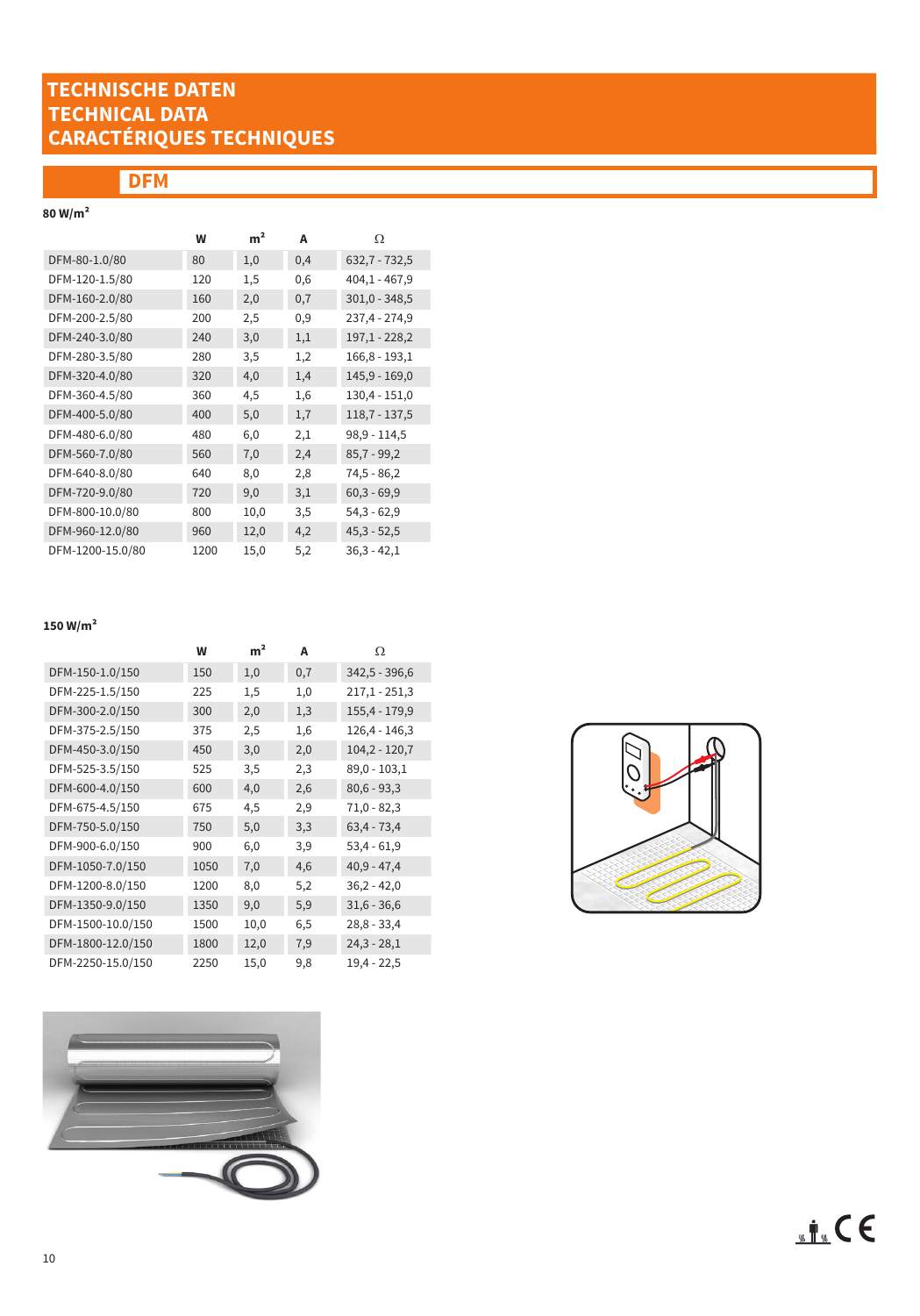# **FMD**

### **150 W/m²**

|                   | W    | m <sup>2</sup> | А   | Ω               |
|-------------------|------|----------------|-----|-----------------|
| FMD-75-0.50/150   | 75   | 0,5            | 0,3 | $665,8 - 771,1$ |
| FMD-112-0.75/150  | 112  | 0,75           | 0,5 | $465,9 - 539,8$ |
| FMD-150-1.0/150   | 150  | 1,0            | 0,7 | 342,4 - 396,6   |
| FMD-225-1.5/150   | 225  | 1,5            | 1,0 | $217,8 - 252,5$ |
| FMD-300-2.0/150   | 300  | 2,0            | 1,3 | $155,0 - 180,0$ |
| FMD-450-3.0/150   | 450  | 3,0            | 2,0 | $103,4 - 120,7$ |
| FMD-600-4.0/150   | 600  | 4,0            | 2,6 | $81,8 - 94,7$   |
| FMD-750-5.0/150   | 750  | 5,0            | 3,3 | $62,0 - 73,4$   |
| FMD-900-6.0/150   | 900  | 6,0            | 4,0 | $52,3 - 61,2$   |
| FMD-1050-7.0/150  | 1050 | 7,0            | 4,6 | $41,2 - 47,7$   |
| FMD-1200-8.0/150  | 1200 | 8,0            | 5,2 | $36,2 - 42,0$   |
| FMD-1350-9.0/150  | 1350 | 9,0            | 5,9 | $31,6 - 36,6$   |
| FMD-1500-10.0/150 | 1500 | 10,0           | 6,5 | $28,8 - 33,4$   |